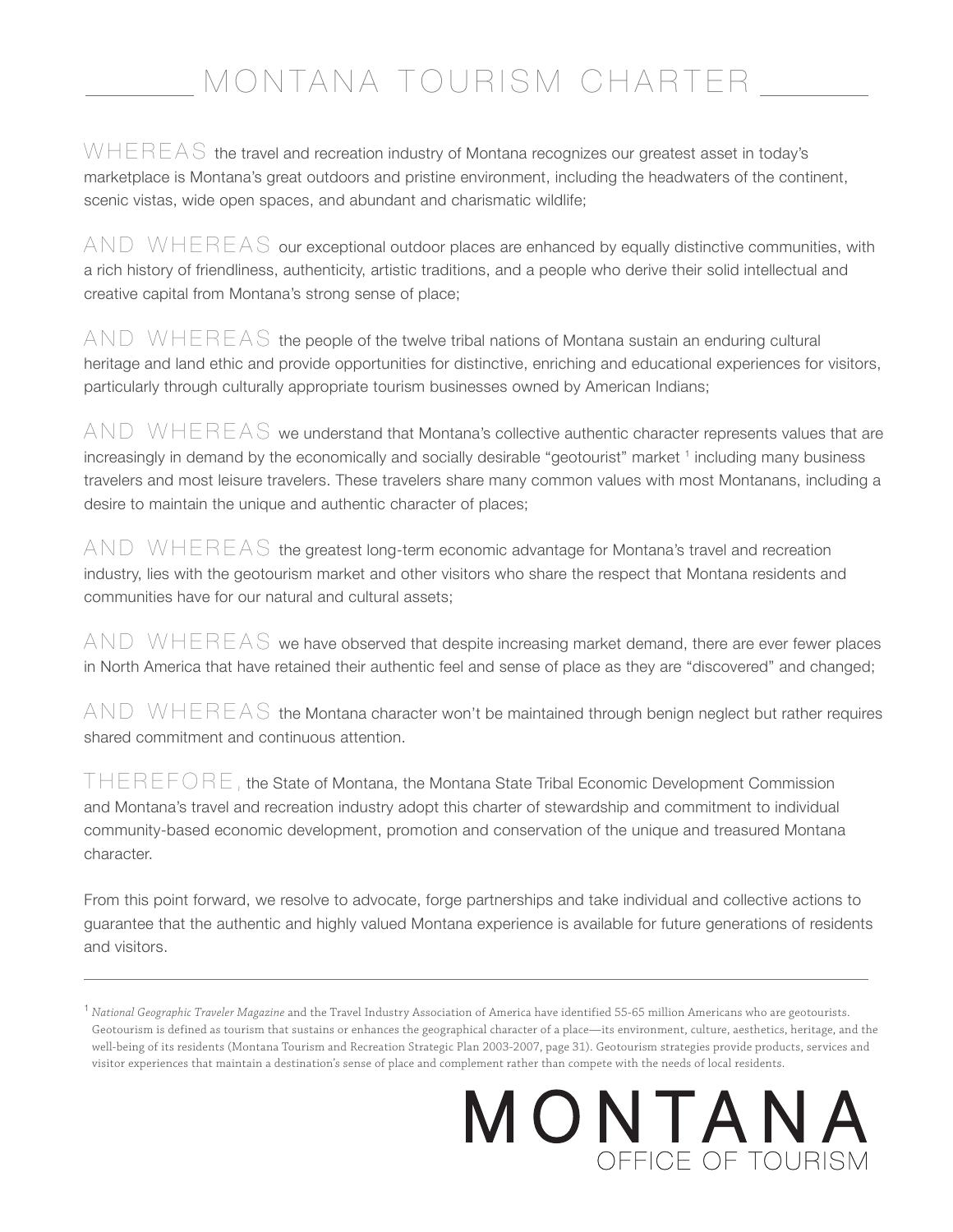### MONTANA TOURISM CHARTER

### WE ADOPT THE FOLLOWING PRINCIPLES AND ASSOCIATED COURSES OF ACTION:

#### 1. Maintain integrity of place and destination appeal

- a. Encourage businesses to sustain and respect natural habitats, aesthetic appeal and local culture.
- b. Enhance geographical character through developments and improvements that are distinctive to the locale, consistent with local tradition and reflective of its natural and cultural heritage.
- c. Encourage tourism business strategies that emphasize long-term economic and social benefits to communities. Strive to use the local workforce, products, supplies, and services in travel businesses, thus benefiting residents economically.
- 2. Promote and highlight the businesses, services and opportunities that are unique to Montana
	- a. Base tourism on community resources, encouraging local small businesses and civic groups to build partnerships to promote and provide a distinctive, authentic visitor experience and market their locales effectively.
	- b. Encourage development of culturally appropriate businesses owned by American Indians.
	- c. Encourage small-to-medium-size enterprises and tourism business strategies that emphasize economic and social benefits to communities.
	- d. Create a linkage between locally grown agricultural products and tourism businesses.
- 3. Promote sustainable resource conservation, including conservation of energy, water and wildlife.
	- a. Environmentally aware travelers favor businesses that minimize pollution, waste, energy consumption, water usage, landscaping chemicals, visual blight, and unnecessary lighting. Encourage businesses to reduce pollution and energy consumption.
	- b. Showcase tourism businesses that practice resource conservation, earning Montana a reputation for environmental forward-thinking.
	- c. Sustainable tourism anticipates development pressures and applies management techniques and limits that ultimately sustain and respect natural habitats, scenic appeal, traditional use, and local quality of life.
- 4. Participate in and help lead community stewardship partnerships to maintain Montana assets
	- a. Work with partner organizations to coordinate with the private sector to fund the preservation of open space, important places, and features.
	- b. Encourage appropriate land use methods that are sensitive to the unique natural character of Montana.
	- c. Anticipate development pressures and take action, to guide growth, which will encompass a community's values and promote economic development that sustains the geographical character of a place.

## MONTANA OFFICE OF TOURISM